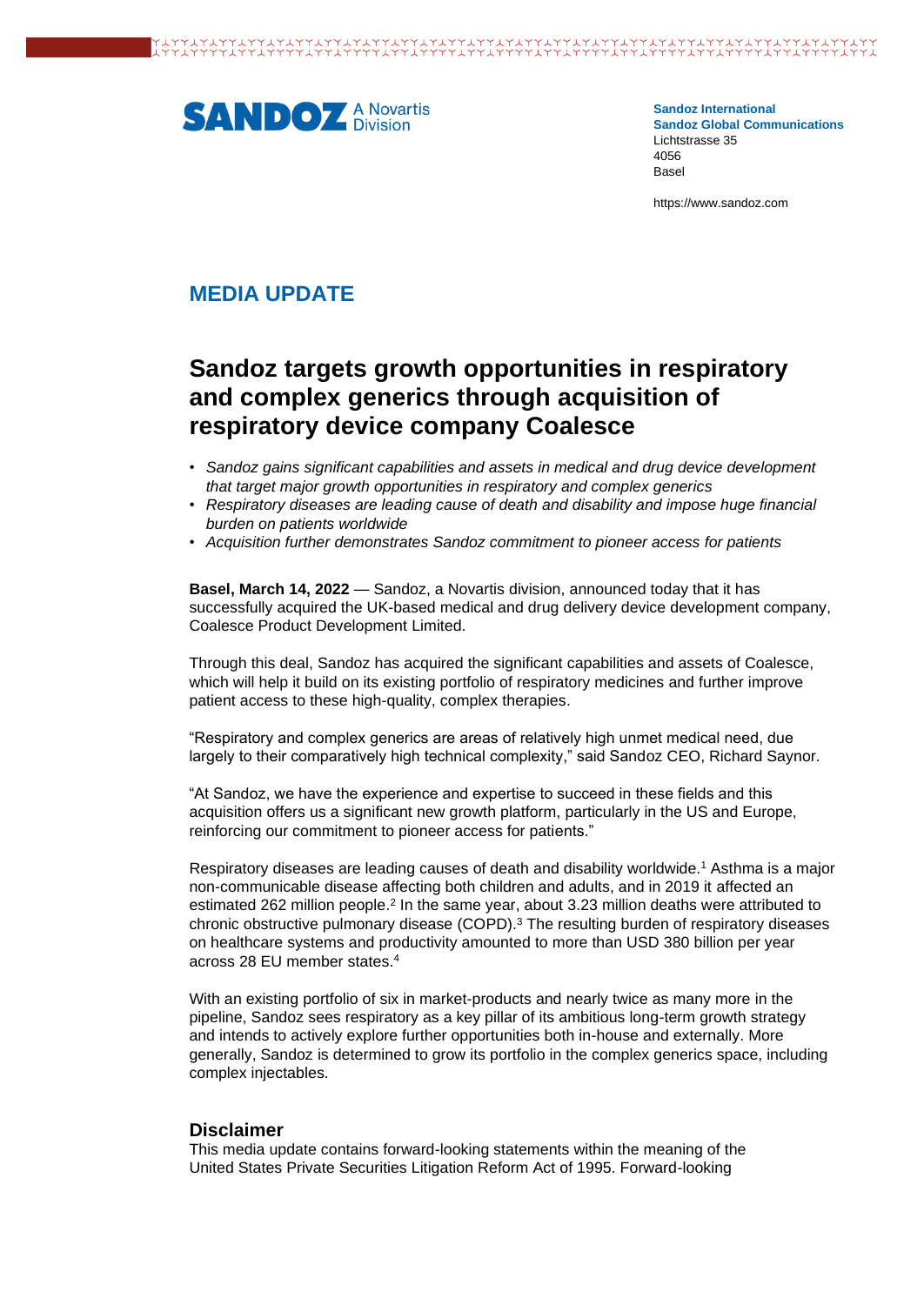statements can generally be identified by words such as "potential," "can," "will," "plan," "may," "could," "would," "expect," "anticipate," "look forward," "believe," "committed," "investigational," "pipeline," "launch," or similar terms, or by express or implied discussions regarding potential marketing approvals, new indications or labeling for the investigational or approved products described in this media update, or regarding potential future revenues from such products. You should not place undue reliance on these statements. Such forward-looking statements are based on our current beliefs and expectations regarding future events, and are subject to significant known and unknown risks and uncertainties. Should one or more of these risks or uncertainties materialize, or should underlying assumptions prove incorrect, actual results may vary materially from those set forth in the forward-looking statements. There can be no guarantee that the investigational or approved products described in this media update will be submitted or approved for sale or for any additional indications or labeling in any market, or at any particular time. Neither can there be any guarantee that, if approved, such generic or biosimilar products will be approved for all indications included in the reference product's label. Nor can there be any guarantee that such products will be commercially successful in the future. In particular, our expectations regarding such products could be affected by, among other things, the uncertainties inherent in research and development, including clinical trial results and additional analysis of existing clinical data; regulatory actions or delays or government regulation generally; the particular prescribing preferences of physicians and patients; competition in general, including potential approval of additional generic or biosimilar versions of such products; global trends toward health care cost containment, including government, payor and general public pricing and reimbursement pressures and requirements for increased pricing transparency; litigation outcomes, including intellectual property disputes or other legal efforts to prevent or limit Sandoz from selling its products; general political, economic and business conditions, including the effects of and efforts to mitigate pandemic diseases such as COVID-19; safety, quality, data integrity or manufacturing issues; potential or actual data security and data privacy breaches, or disruptions of our information technology systems, and other risks and factors referred to in Novartis AG's current Form 20-F on file with the US Securities and Exchange Commission. Novartis is providing the information in this media update as of this date and does not undertake any obligation to update any forward-looking statements contained in this media update as a result of new information, future events or otherwise.

#### **About Sandoz**

Sandoz, a Novartis division, is a global leader in generic pharmaceuticals and biosimilars. Our purpose is to pioneer access for patients by developing and commercializing novel, affordable approaches that address unmet medical needs. Our ambition is to be the world's leading and most valued generics company. Our broad portfolio of high-quality medicines, covering major therapeutic areas, accounted for 2021 sales of USD 9.6 billion.

#### **Sandoz on social media:**

LinkedIn:<https://www.linkedin.com/company/sandoz> Twitter: [https://twitter.com/sandoz\\_global](https://twitter.com/sandoz_global) Facebook:<https://www.facebook.com/sandozglobal/> Instagram:<https://www.instagram.com/sandozglobal> CEO Richard Saynor on LinkedIn:<https://www.linkedin.com/in/richard-saynor/>

#### **References**

- 1. Forum of International Respiratory Societies. The Global Impact of Respiratory Disease Second Edition. Sheffield, European Respiratory Society, 2017.
- 2. WHO. Asthma Factsheet. 2021. [Online] Available at: [https://www.who.int/news-room/fact](https://www.who.int/news-room/fact-sheets/detail/asthma)[sheets/detail/asthma](https://www.who.int/news-room/fact-sheets/detail/asthma) (Accessed March 2022)
- 3. WHO. COPD Factsheet. 2021. [Online] Available at: [https://www.who.int/news-room/fact](https://www.who.int/news-room/fact-sheets/detail/chronic-obstructive-pulmonary-disease-(copd))[sheets/detail/chronic-obstructive-pulmonary-disease-\(copd\)](https://www.who.int/news-room/fact-sheets/detail/chronic-obstructive-pulmonary-disease-(copd)) (Accessed March 2022)
- 4. The European Respiratory Society. The cost of respiratory disease. European Lung white book. Available at:<https://www.erswhitebook.org/about/> (Accessed March 2022)